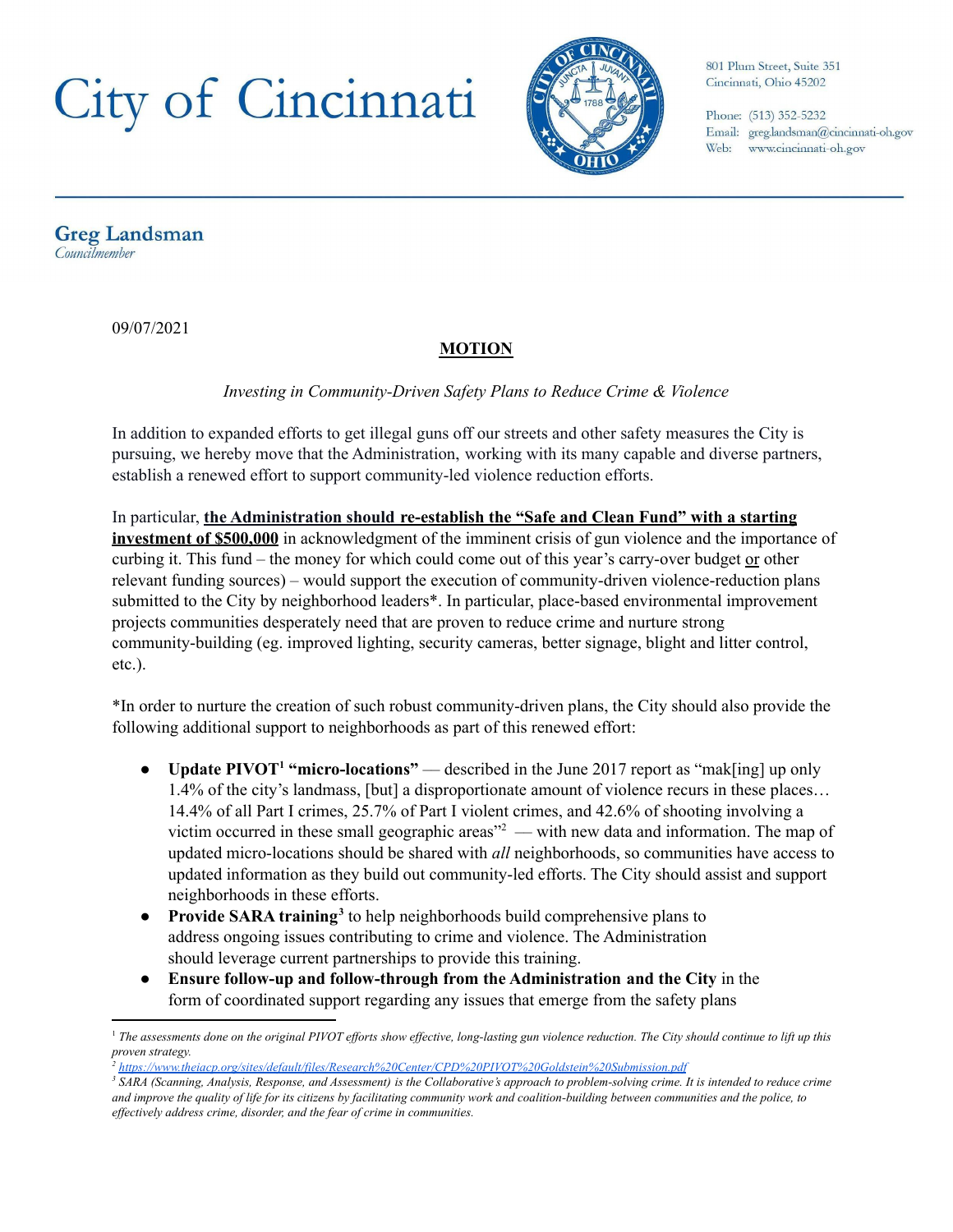

801 Plum Street, Suite 351 Cincinnati, Ohio 45202

Phone: (513) 352-5232 Email: greg.landsman@cincinnati-oh.gov Web: www.cincinnati-oh.gov

**Greg Landsman** Councilmember

> submitted. This could include traffic calming efforts, curbing illegal dumping, temporary street closures for community events, police visibility, and more.

● **Confirm City partners' commitment to providing additional support to neighborhoods** on the issue of crime and violence reduction. Areas of additional coordinated support could include youth jobs and activities, mentoring, child care, career training opportunities, community events, support services, and more.

Due to the urgent nature of Cincinnati's gun violence crisis, we ask that the Administration report back to the Mayor and Council within 30 days as to how best to structure, fund, administer, and execute these new efforts, with the ultimate aim of most effectively providing support to communities who need it.

### **STATEMENT**

One of the most effective ways to achieve long-lasting crime reduction is to not just listen and engage with the communities most impacted, but *follow their lead*; they will have the most nuanced and genuine understanding of what is needed.

In 2003, Cincinnati recognized the need for community-led responses to violence by establishing a "Safe and Clean Fund" to support and encourage community-based and community-initiated efforts aimed at improving neighborhood livability. Research proves that visible signs of disinvestment in neighborhoods lead to higher levels of crime, locking certain neighborhoods into a vicious cycle of poverty and disorder.

In recognition of this, we should re-establish the "The Safe and Clean Fund" with a starting investment of \$500,000 to financially support community-driven violence-reduction plans submitted to the City. Additionally, we should provide neighborhoods with updated data and information, and relevant training that will help support the creation of community-led plans, and commit to coordinated support from the City and partners to ensure plans are executed.

We must act now to apply more people, energy, attention, and funding to the needs identified by the **communities most affected by gun violence in our city.**

**\_\_\_\_\_\_\_\_\_\_\_\_\_\_\_\_\_\_\_\_\_\_\_\_\_\_\_\_\_\_\_\_\_\_\_\_\_** Councilmember Greg Landsman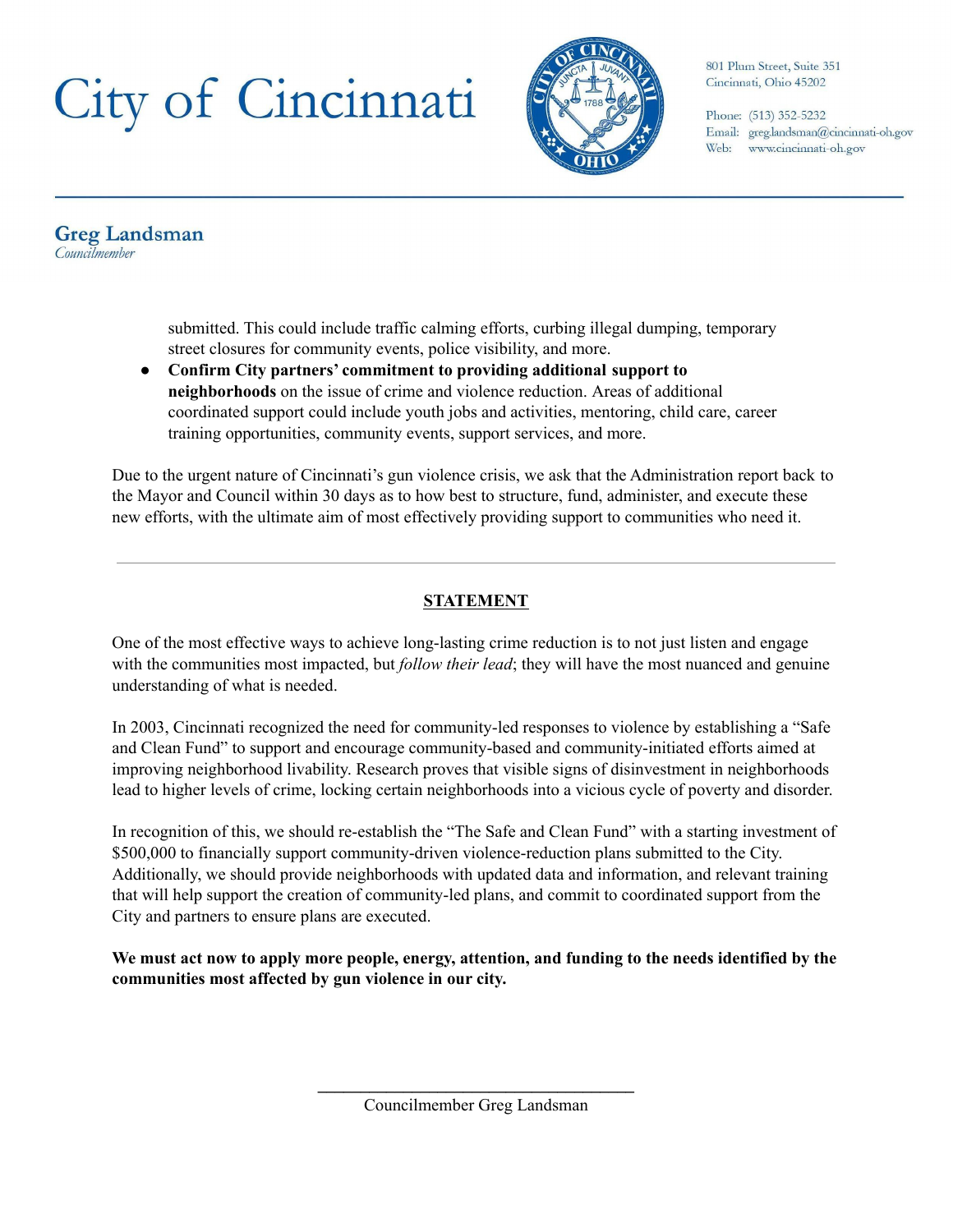

801 Plum Street, Suite 351 Cincinnati, Ohio 45202

Phone: (513) 352-5232 Email: greg.landsman@cincinnati-oh.gov Web: www.cincinnati-oh.gov

#### **Greg Landsman** Councilmember

### **APPENDIX**

#### THE FACTS:

The idea that increasing neighborhood livability through neighborhood-level problem solving approaches is effective at reducing crime is not a new discovery. It has been proven time and time again that visible signs of disinvestment in neighborhoods leads to higher levels of crime, and that this often locks certain neighborhoods into a vicious cycle of poverty and disorder.

- The demolishment of vacant and abandoned buildings in Detroit was associated with an 11% reduction in gun assaults. 4
- One 4-year study on an unnamed city in the Midwest found that the areas with vacant lots maintained through a City blight-reduction program had nearly 40% fewer assaults and violent crimes than those with unmaintained vacant, abandoned lots.<sup>5</sup>
- After vacant lots in high-poverty areas of Philadelphia were mowed, graded, or otherwise treated, gun violence dropped by 29%; researchers concluded that were the same treatments applied to vacant lots citywide, Philadelphia could expect to record 350 fewer shootings each year.<sup>6</sup> In that same study, they also found a 22% decrease in burglaries, a 30% drop in noise complaints and illegal dumping, a 58% increase in residents reporting fewer security concerns when leaving their homes, and more than 3/4 of residents saying they significantly increased use of their outside spaces for relaxing and socializing.<sup>7</sup>
- In Chicago, researchers found that increased street lighting reduced outdoor nighttime felony crimes like murder, robbery, property damage, and aggravated assault by approximately 36%, and overall crime by  $4\%$ .<sup>8</sup>
- Improvements to lighting not only act as a situational deterrent to crime, but can also improve local community cohesion and pride, which in turn increases the willingness of residents to intervene in crime or cooperate with the police.<sup>9</sup> Some researchers estimated the benefit-to-cost ratio of neighborhood street lighting upgrades to abate crime at about 4 to  $1.^{10}$

Importantly, these studies do not find that the violence gets displaced to other neighborhoods –– rather, it just sincerely decreases, across the board. This all goes to show that community-led, quick, inexpensive environmental-based tactics can substantially decrease violence in neighborhoods, particularly when addressed block by block. Furthermore, this approach yields a high return on investment –– both economically and at a

*<sup>4</sup> <https://link.springer.com/article/10.1007/s10865-019-00031-6>*

*<sup>5</sup> <https://pubmed.ncbi.nlm.nih.gov/30216464/>*

*<sup>6</sup> <https://www.pnas.org/content/115/12/2946>*

*<sup>7</sup> <https://penntoday.upenn.edu/news/cleaning-vacant-lots-makes-neighborhoods-safer>*

*<sup>8</sup> <https://urbanlabs.uchicago.edu/projects/crime-lights-study>*

*<sup>9</sup> <https://cops.usdoj.gov/RIC/Publications/cops-p156-pub.pdf>*

*<sup>10</sup> <https://www.strongtowns.org/journal/2019/5/9/how-something-as-small-as-street-lights-can-reduce-crime>*